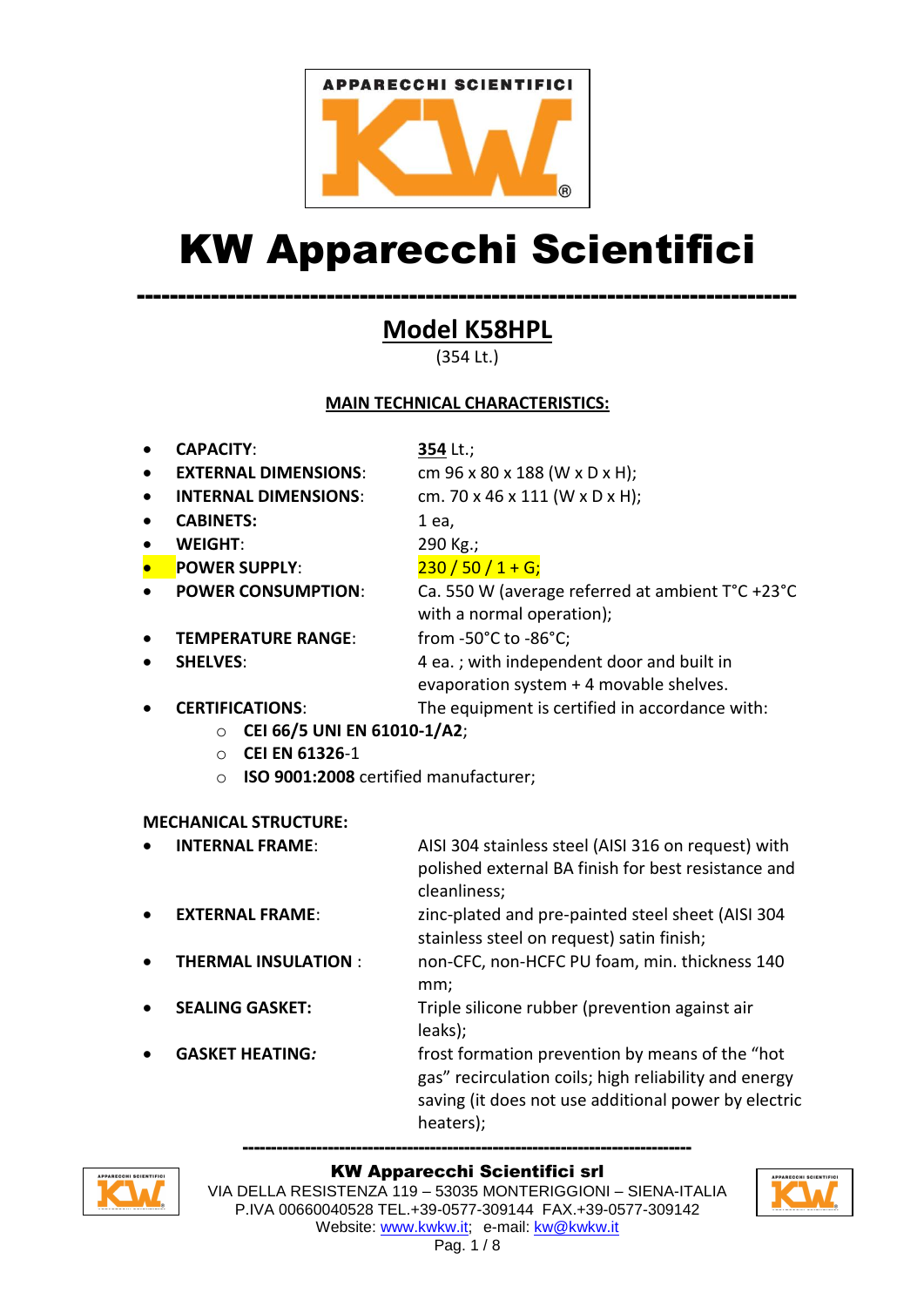### KW Apparecchi Scientifici

|                             | <b>COMPENSATION VALVE:</b> | for internal/external pressure compensation, to<br>facilitate door open/close;                                                                                              |
|-----------------------------|----------------------------|-----------------------------------------------------------------------------------------------------------------------------------------------------------------------------|
|                             | <b>INTERNAL ROOMS:</b>     | 4 ea. stainless steel at standard;                                                                                                                                          |
|                             | <b>COUNTER DOORS:</b>      | 4 ea. (for each shelves) with 20-mm. PU foam, to<br>minimize cold loss when the external door is open;                                                                      |
|                             | DOOR:                      | one wing type, with one-hand minimum force<br>opening system, highly ergonomic to facilitate<br>closing/opening, complete with locking key;                                 |
|                             | <b>COMPENSATION VALVE:</b> | to facilitate the in/out pressure compensation, to<br>ease the opening/closing actions;                                                                                     |
|                             | <b>WHEELS:</b>             | 4 ea. pivoting wheels for ease of maneuvering of<br>the freezer inside the laboratory;                                                                                      |
| <b>REFRIGERATION SYSTEM</b> |                            |                                                                                                                                                                             |
|                             | <b>COOLING SYSTEM:</b>     | fully sealed cooling circuit with hermetic<br>compressors arranged in cascade, complete with<br>MCB protection and pressure gauge to monitor<br>condensation pressure (MR): |
|                             | <b>EVAPORATING SYSTEM:</b> | direct expansion s.steel coils thermally connected<br>to the inner s.steel shelves surfaces, for a high<br>internal temperature uniformity;                                 |
|                             | <b>CONDENSING SYSTEM:</b>  | air-type high-surface finned condenser; the blower<br>is controlled by an inverter to change its speed<br>according to the air temperature at the condenser<br>exit;        |
|                             | <b>THERMAL PROBES:</b>     | 2 ea. Pt100 probes, one used for<br>thermoregulation, the second for alarm (switched<br>to regulation in case of main probe failure);                                       |
|                             | <b>SAFETY THERMOSTAT:</b>  | switches off the appliance from power supply in<br>case of a main regulator breakdown, Temperature<br>exceeds the max safety value (adjustable and<br>preset by the user);  |

#### **CONTROL SYSTEM**

#### **KW ULTRA LOW TEMPERATURE FREEZERS -40°C -85°C HPL LINE (High Performance Line)**

KW is always very innovative and gets inspiration by the news from informatics, electronics and thermodynamics.

KW has thought a controller with a technology based on micro processor ARM9, the same processor applied in smart-phones. Its name is i-KW.

I-KW works with operative system Linux and it's a true on –board computer. The new controller has a video- graphic interface, done with a touch screen TFT display.



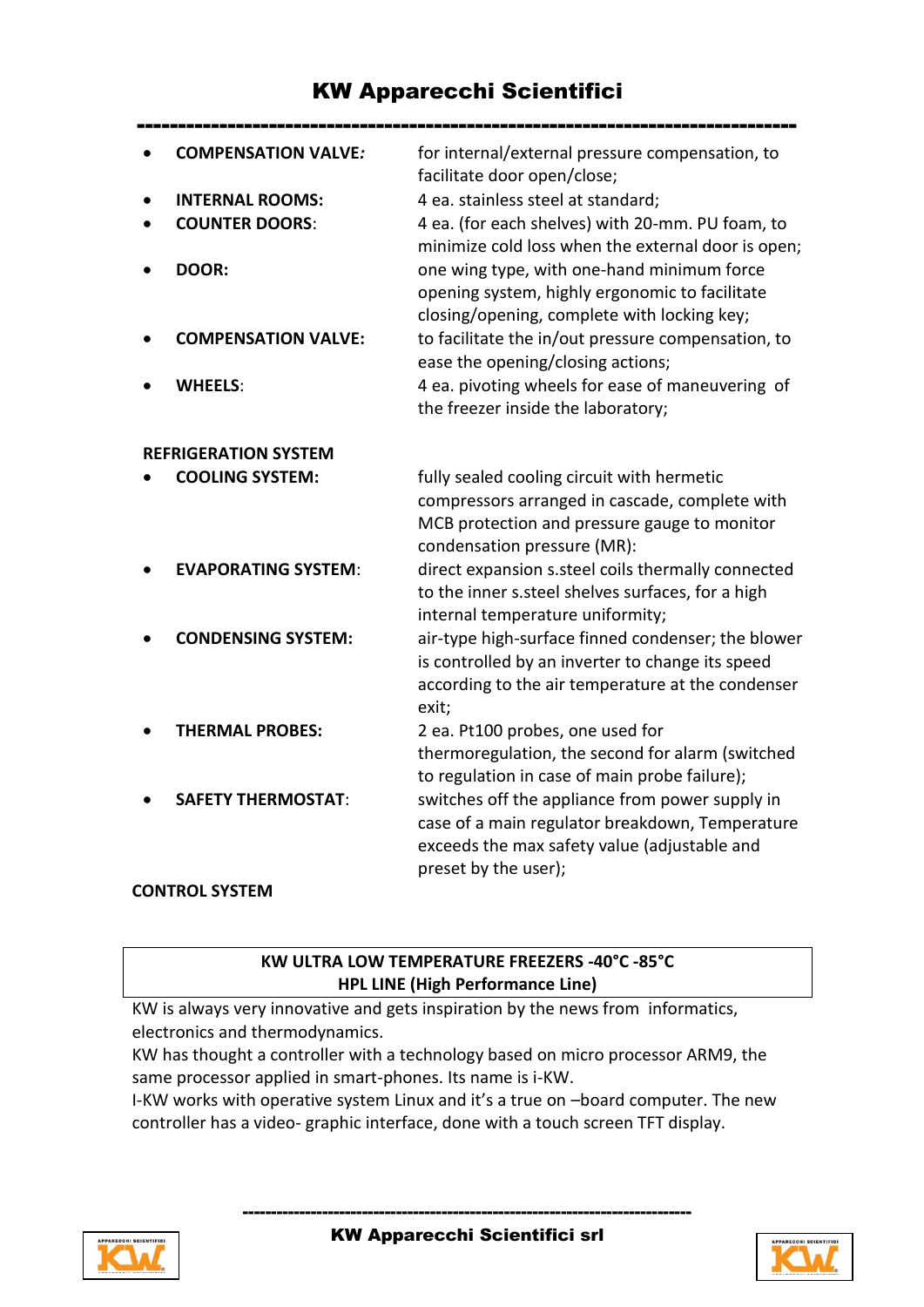This controller, not only is equipped with a more powerful processor and with much capacity of memory RAM, if compared to the previous models, it has an user interface so direct, that anyone will find it really user-friendly.

#### **Connectivity, traceability and total safety**

Guarantying the maximum connectivity and traceability, i-KW is able to satisfy the requirements of the pharmaceutical industry and health laboratories, completely. The ultra low temperature freezers HPL, with the new smart controller i- KW, can have a **full connectivity** with the laboratory environmental, by means of: **slot USB, slot SIM, Wi-Fi, Ethernet wired, and RS485 port with ModBus protocol.**

Above all, the Wi-Fi connection will make the HPL freezer visible in the LAN of the

KM 14:30 15:00 15:30 16:00 17:00

hospital or of the industrial laboratory. Besides, through a simple fingering of the IP address, from the browser, from a position with access point, or from everywhere else, it will allow the transmission of all the information about the status of the freezer, or of all the critical events. The controller also warrants a full traceability, since the **system continuously** 

#### **records , at high frequency, the functional data, bar codes, or other forms of coding, combining them with the freezing or cry preservation process, etc.**

The user, without needing any specific SW, will be able to transfer the data to PC and/or to LAN n a very friendly way thanks to the standards which are developed in compliance with Windows.

The smart controller i-KW has been designed to guarantee an integrated safety about all the functions, through the regulation and the management of the refrigeration powers. The data recording complies with the most evolved standards, like GMP, JACIE, FACT, and so on. There is also the availability of a **temperature – time graphic**, with no need to install a specific recorder.

#### **The innovation of human interface**

#### **A true challenge to the common sense for dimensions, structure and possible information.**

i - KW is the new reference for the user interface and for the connectivity attached to the control of the ultra low temperature freezers -85°C, where a simple, intuitive and



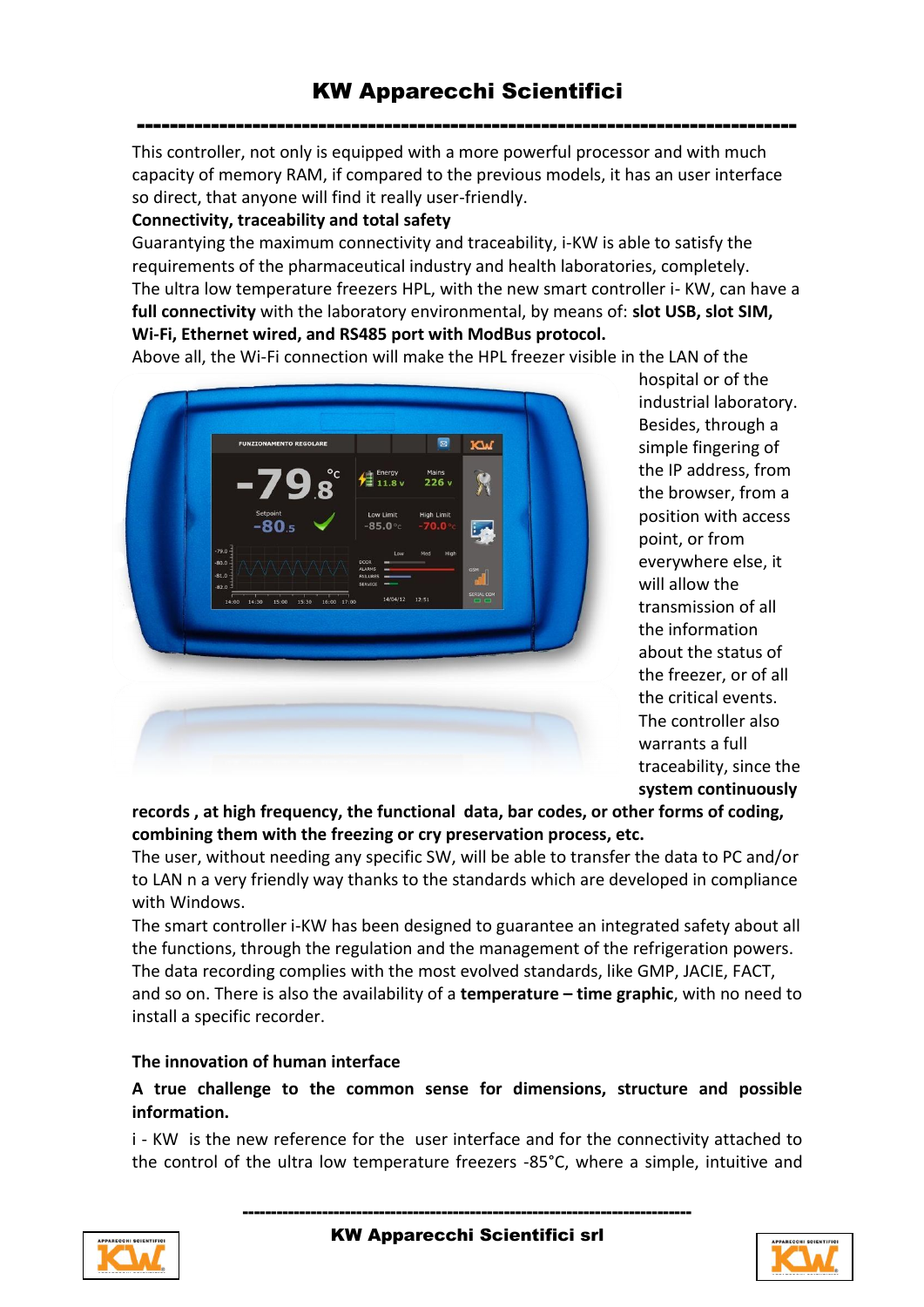nice to see interface is combined with a sophisticated management of the refrigeration unit.

- Menu sensitive to the fingering (touch) with many windows and with temperature graphics:
- Recording of the functional variables on SD card , in real time
- USB interface on the front panel to download the temperature recording and updating
- Recording in CSV format (Comma Separated Value) for a simple exportation of the data in Excel
- Possibility of door opening, in safety temperature/password) through touch button
- Italian, English, French, Spanish, German languages available

#### **The access control and the aided maintenance**

The HPL freezers , equipped with the new i-KW controller, have a controlled access: it comes **as standard the possibility to use an electronic key** (alphanumerical code customized by the user) **to put together with an electrical lock for a controlled door opening,** or, as optional equipment, to use a **badge or transponder or finger pass**, with the finger print storage.

The new i-KW controller guarantees high use simplicity and an easy maintenance. The user will be able to arrange many tools which will teach him how to use them. Think to the possibility to have a user guide on display and to scroll it as if it was a smart phone; and therefore to enjoy immediately an user manual, a start up sequence, or video files, which show the maintenance activities and so on.

Through the possibility for the manufacturer or the service engineer to connect by an IP address, and by a sequence of passwords (safety and traceability) to ask questions to the freezer status, or to modify the parameters, the freezer management can also happen from remote, with low costs and in very short time, with undoubted advantages for the failures preventing.

It will be possible to activate a telecare, with the mailing of instructions and recommendations on display, activating GSM function, by the slot for SIM.

#### **The new controller assures safer procedures, automatic recording of the data and shorter working time for the technician.**

In fact it obtains the maximum saving for the procedures of freezing, storage, by the automatic writing of the introduced items, by the automatic recording of materials and thermal cycle, and their association. In this way it obtains to amend many errors and many not conformities of the laboratory processes, and in last analysis it gives a sensible saving of the indirect costs.

The control and recording of all the functional parameters, by the computer memory, guarantees a very high operative efficiency, allowing the measurements of the energy consumpation and the actuation of the parameters useful for COP rising together with Green Ice project.



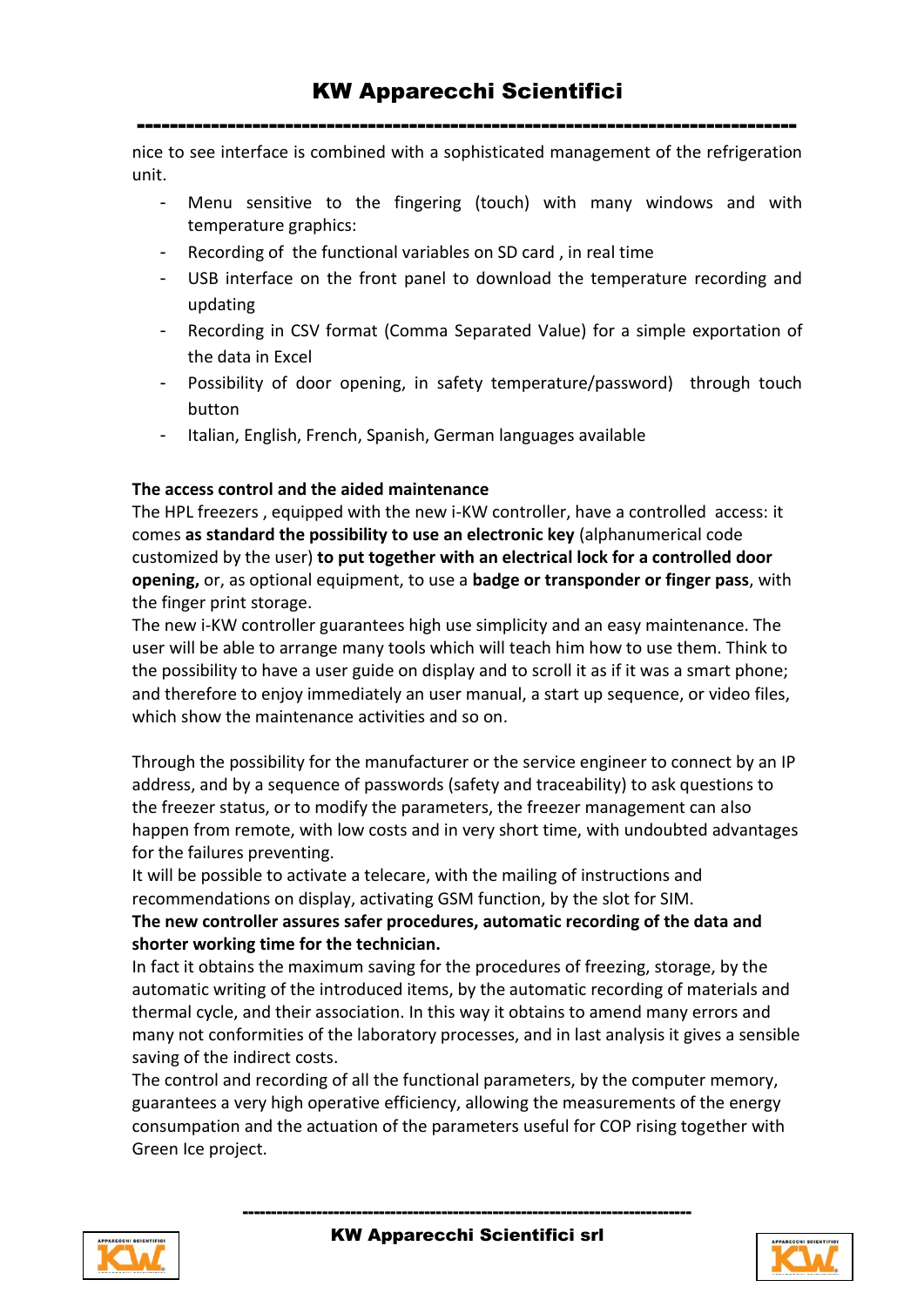The user can display also the recording of electrical consumpation.

**New functions and an arrangement to future updating.** 

About energy saving, the smart controller i-KW has new functions:

Night & Day: allows raising the temperature set during the night hours with a predefinite value (settable by the user or by the manufacturer)

AES (Automatic Energy Saving): allows, when the percentage of the compressor use reaches a pre definite value, to raise the temperature set point, temporarily and automatically, with a pre definite value (settable by the user or by the manufacturer). The restore, at the pre definite conditions, happens automatically.

These two new functions allow to integrate themselves to those offered by NIA system and to aid the energy saving and the reduction of the global warming, with a smaller not direct CO2 emission in the atmosphere. **The energy saving is at least** 

**-15%, in comparison with a standard ultra low freezer.** 

Besides, the new controller is equipped to accept future updating easily and at low costs, so it'll be able to adapt itself to the new technological innovations and to response to the raising requirements from the rules and the directives in pharmaceutical and health filed.

**Smart controller i- KW is the last stage of the art for the control system of the ultra low temperature freezers.** 

**HPL line has 7 chest models, 1 under bench model, and 8 upright models, with a very large range of capacities, form 75 l. to 800 l. HPL line has the same models of Premium Line.** 

**Structure:** the external cabinet is a plasticized, zinc-plated (or enamelled) steel sheet with rounded edges for maximum ergonomics; Internal casing in AISI 304 stainless steel (or AISI 316 upon request) with rounded angles for easy cleaning;

n.4 insulated internal counter doors for upright models; the handle has an ergonomic design and key lock; pivoting wheels to facilitate transportation and placement inside the laboratory; not heated pressure-compensation valve to facilitate the operation of opening the door,

Insulation is in CFC- and HCFC-free polyurethane resin foamed on site, with a density of 40 Kg. /m3 and with an average thickness

Of 140 mm or more. **KUB75 and K66 models have – standard- polyurethane resin foamed on site and embedded V.I.P. panels**

**Gaskets**: triple silicone rubber seal, welded joints, heated by the refrigerant itself and with virtually unlimited duration.

**Refrigeration system**: the refrigeration system is fully sealed; it uses a cascade circuit with innovative components and fluids to obtain, together, maximum cooling reliability and performance; 2 silent, airtight compressors (value Leq dB (A) <55) with a high refrigeration capacity; the refrigerants are nontoxic, non-flammable, non-explosive and environmentally friendly . the condensation is obtained with forced air circulation; on request, water condenser.



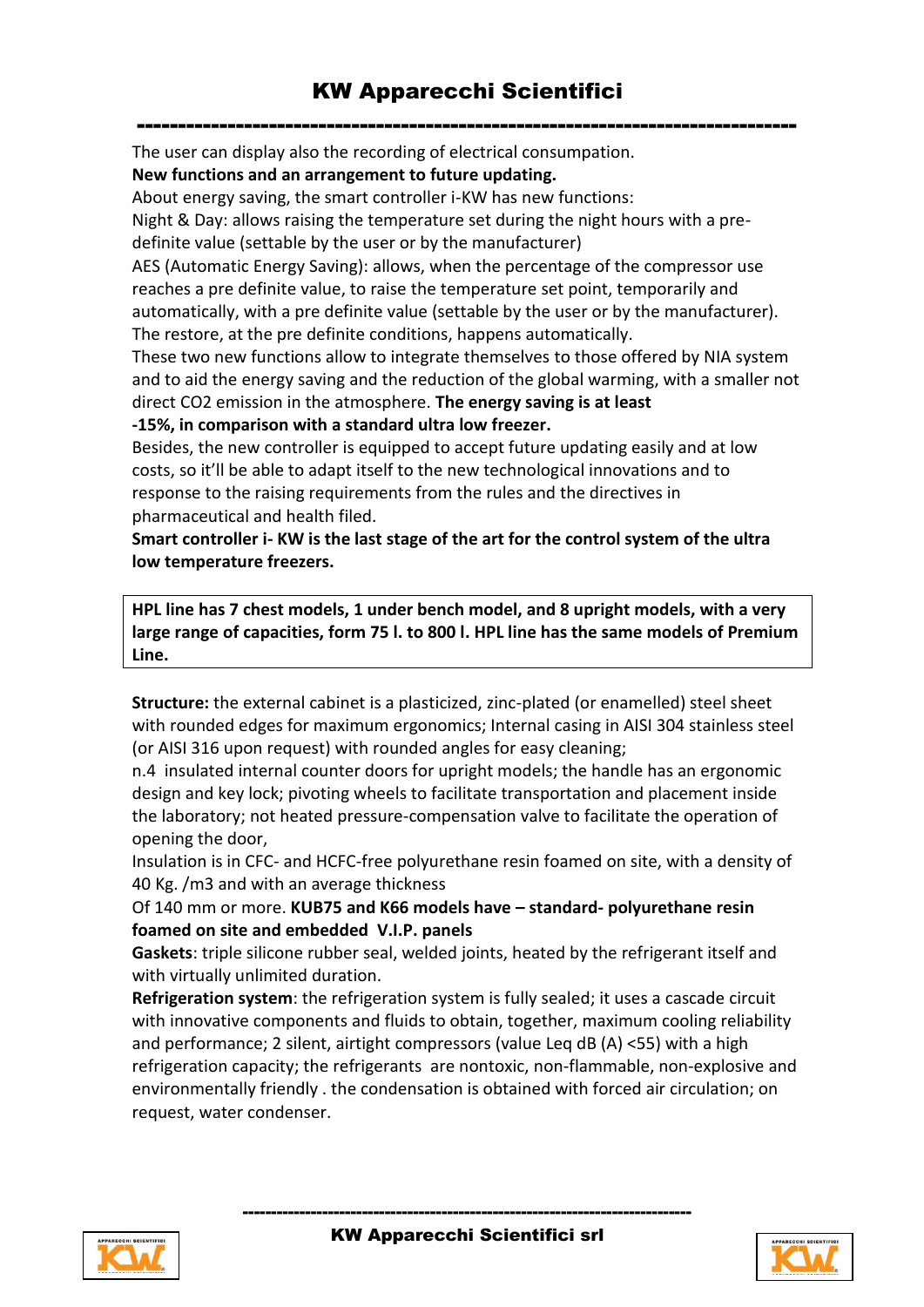**Voltage stabilizer**: *4,000-VA voltage regulation*, capable of compensating the fluctuations of the utility power supply  $(t 15%)$ , protecting the compressors and guaranteeing a long useful life.

**Display to set and to read the temperature: <b>i**-KW video – graphic interface is a color **touch screen display 7" TFT** ; micro processor ARM9 technology , the same processor used in the smart phones , which functions with Linux operative system; menu sensitive to the fingering with many windows and with temperature graphics; system available in 5 languages : Italian, English, German, French, Spanish.

**Controller startup and shutdown**: access protected by electronic key with password **Control system**: control, recording , supervision , full traceability of all the parameters and the events , full connectivity to the environmental, very high safety about the operations and the accesses. 2-ch monitoring kit with two independent RTD Pt 100  $\Omega$ (class A) sensors; one for the regulation and one for the temperature alarm. Automatic recording of the temperature and the alarms; recording in real time of all the functional variables on SD card; USB port on the front panel to download data of thermal recording and for updating ; registration in CSV format (Comma Separated Value) for a simple exportation of the data in Excel; Pb or Ni-MH backup battery; and battery recharge circuit.

**Set point and alarm limits change**: controlled change through an electronic key, with password against violations, accidental handlings, and for the best traceability. **Access to the menu** , with sensible data and parameters : controlled access to SW

parameters, by electronic key, for the maximum security and in compliance with laboratory rules and standard.

**Alarms**: temperature alarm system fully independent with the regulation control; reading of alarm probe by 2<sup>nd</sup> micro processor on the electronic board : Visual and acoustic alarm for power failure, door opening, high condenser pressure, battery alarm, damaged probe/s, compressors time, high temperature condenser, dirty condenser; for any temperature alarm, automatic recording (high T, low T) black out, critical alarm temperature, month/day/hour/minute of the alarm start; month/day/hour/minute of the alarm end.

**Door opening**: n° daily openings, n° critical openings, total opening time are all recorded in the memory

**List of the monitored failures:** damage of T probe, compressor time, dirty condenser, high condenser T, power failure, thermal protection, damaged plant probe **Safety control:** the freezer continues to run a timed thermo stabilization with compressor on/off times collected before the sensor(s) broke down.

**Disaster recovery:** in the event the CPU is destroyed, it allows cycling the functions on the remote unit, with the exception of data visualization, that is, the freezer continues working with average on/off times recorded before the failure.

**Info test** : executes functional tests for the biological freezer, with report printing if necessary, without engaging external devices.

**Environmental adaptability**: the condenser vents are managed separately by means of a sensor; HPL series gives the best reliability and the minimum energy consumption ; **Key test :** Pressing the icon activates the automatic alarm test procedure



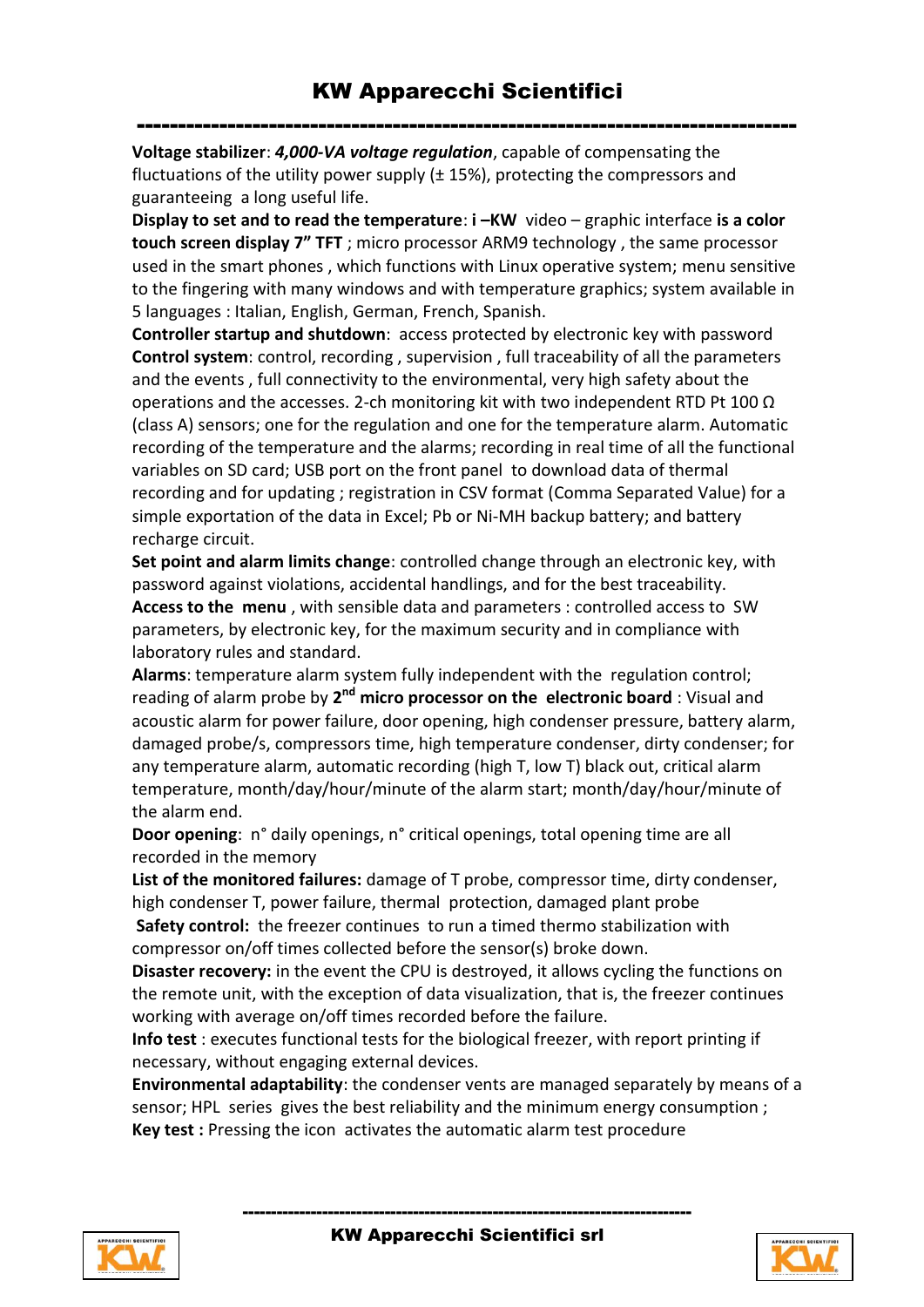**Energy saving ;** activating the under mentioned functions , it's possible save over 15% energy in respect of the freezer with standard controllers.

**GREEN ICE SOLUTIONS :** economic management of the consumptions - **NIGHT & DAY**: during the night, when the user procedures and stored product so permit, it is possible to raise the set temperature by a predefined value, thereby obtaining important energy savings. - **AES (Automatic Energy Saving)** this reduces the consumption rates of the refrigerating unit as soon as the compressor use percentage reaches a predefined value. In this condition, the operating set point is temporarily and automatically increased by a value preset by the user; resetting takes place automatically at the defined conditions.

**ETHERNET PEER TO PEER WIRED**; by a configuration of PPP type, many i-KW80 controllers can be connected in a same network. This configuration allows the supervision per single address IP from PC in the network , by a browser with the display of the HTML pages , pre installed in every single terminal.

**WI-FI** : through the WI-FI form , optional, the i-KW units can be connected in wireless network , in the environmental where an access point is present (Router WI-FI)

**GSM:** optional, every i- KW80, can have a GSM form, becoming an independent unit , which transmits and receives SMS on own phone number , towards the recorded users

**RS 485 Modbus RTU :** is present – standard- a RS485 port with Modbus RTU protocol , oriented to the serial communication of i- KW80 towards systems of supervision , compatible with this protocol

**Bar code reader** :optional; for the registered samples equipped with a bar code

**Dry contacts** : remote management of the alarm signals

**Human interface**: user guide on display ; files (also video) with maintenance programs on display; **maintenance KW program :** informs about periodic operations recommended for the maximum reliability of the freezer and for the minimum energy consumption

**Recording (standard):** with data logger function and the possibility to display the temperature- time graphic on display touch screen

**Disk recorder with weekly cycle** (optional) : with battery power 1,5 Vdc , independent from the power supply of the laboratory

**Back up CO2 and/or LN2**: optional, integrated management (in i- KW80 controller) with cryogenic systems , for power failure of the refrigerant plant or for electrical black out.

**Containers** : drawers and racks in stainless steel

**KW - ULTRA LOW TEMPERATURE FREEZERS - 40°C - 85°C HPL\_GI LINE (High Performance Line \_ Green Ice)**

This serie uses VIP panels , embedded in a urethane matrix and allows to save energy and to respect the environmental in a larger way in respect with the other freezer present in the market. These ultra freezers cut the energy consumpation and the operative costs of a further 20-25% , over PL line, whose efficiency is already very high.